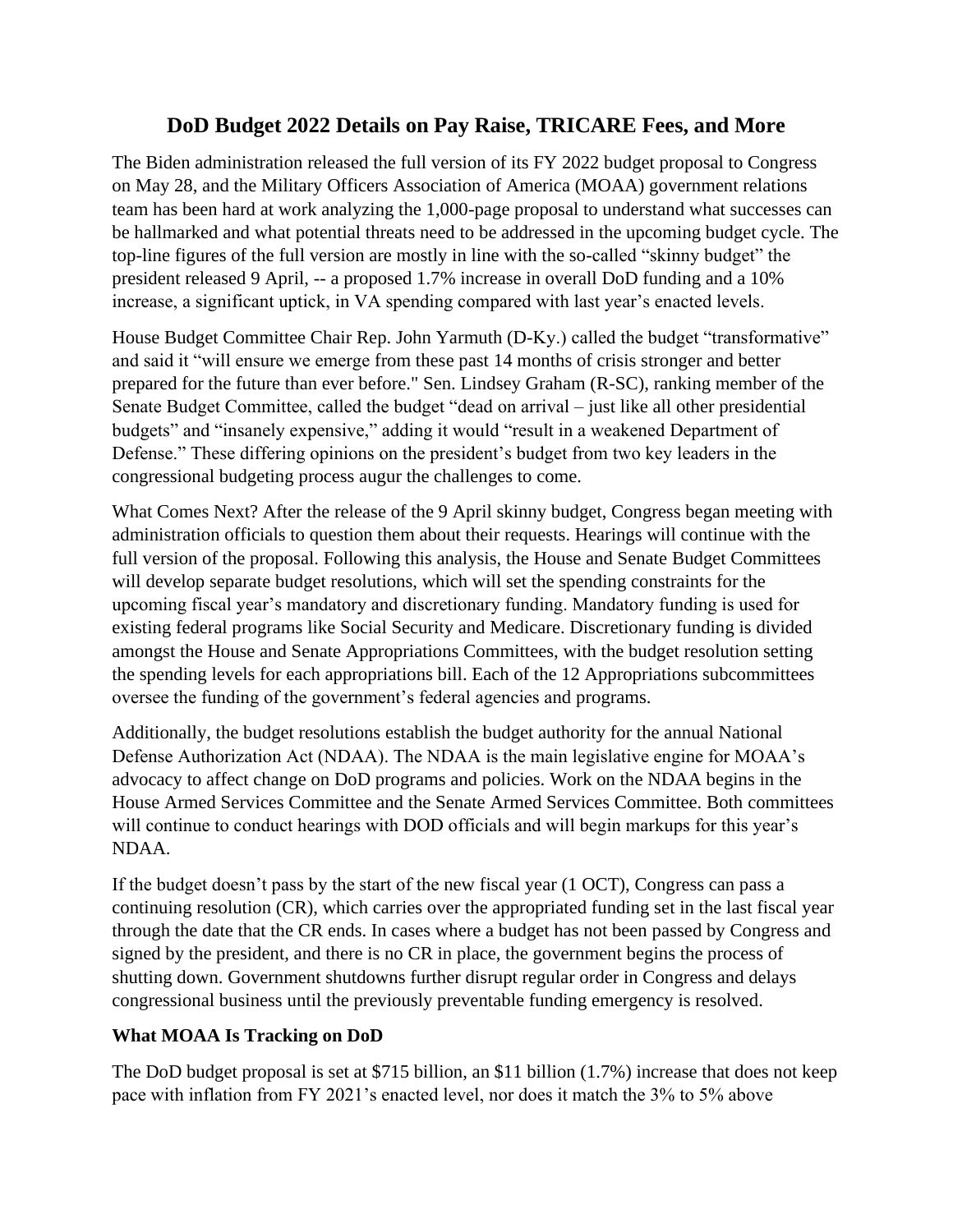inflation through FY 2023 that served as a benchmark for previous budget discussions. Key takeaways include a 2.7% pay raise that remains tied to the Employment Cost Index for the military, and unlike years past includes the president's authority to program the civilian raise also at 2.7%. Along with these pay raises is a badly needed increase of \$200 million for family support programs.

Additionally, the budget proposal does not include any new cost increases to TRICARE beneficiaries. The budget indicates a reduction of overall military end strength, which is concerning when considering the growth of the Space Force. The reduction is especially concerning after a year that marked the largest mobilization of the Reserve Component since World War II and previous requirements for servicemembers to "do more with less." The proposed active duty end strength would drop to 1,346,400 under the budget, from 1,351,000 in the enacted FY 21 version.

Here's the breakdown by service:

- Army: FY 21 enacted 486,000; FY22 proposed 485,000
- Marine Corps: FY 21 enacted 181,200; FY 22 proposed 178,500
- Navy: FY 21 enacted 348,400; FY 22 proposed 346,200
- Air Force: FY 21 enacted 329,100; FY 22 proposed 328,300
- Space Force: FY 21 enacted 6,400; FY22 proposed 8,400

The Reserve Component also would face an overall reduction, but at a smaller scale and with some components seeing small end strength increases:

• Army National Guard: FY 21 enacted 336,500; FY 22 proposed 336,000

• Army Reserve: FY22 enacted 189,800; FY 22 proposed 189,500 • Marine Corps Reserve: FY 22 enacted 36,200; FY 22 proposed 36,800

• Navy Reserve: FY 22 enacted 59,000; FY 22 proposed 58,600

• Air National Guard: FY 21 enacted 108,100; FY22 proposed 108,300 DoD could grow its overall civilian workforce from FY 21 enacted 777,428 to FY 22 proposed 785,952 full time equivalent (FTE) positions, in a reversal from previous cuts to civilian positions.

The proposed active-duty personnel cuts come at a time where the Government Accountability Office has issued a report that Navy personnel are overworked and ships are not crewed properly – conditions that contribute to accidents. An Army spokesman has also indicated that the proposed total manning reduction of 1700 soldiers, the equivalent of two battalions, will not impact planned deployments and National Training Center rotations. In the past year, 170,000 soldiers have deployed to 140 countries while 40,000 have performed COVID-related missions, responded to natural disasters, and supported civil authorities in the last year. No change in force structure is planned, with the reduction adding to concerns modernization will be prioritized over personnel in the future.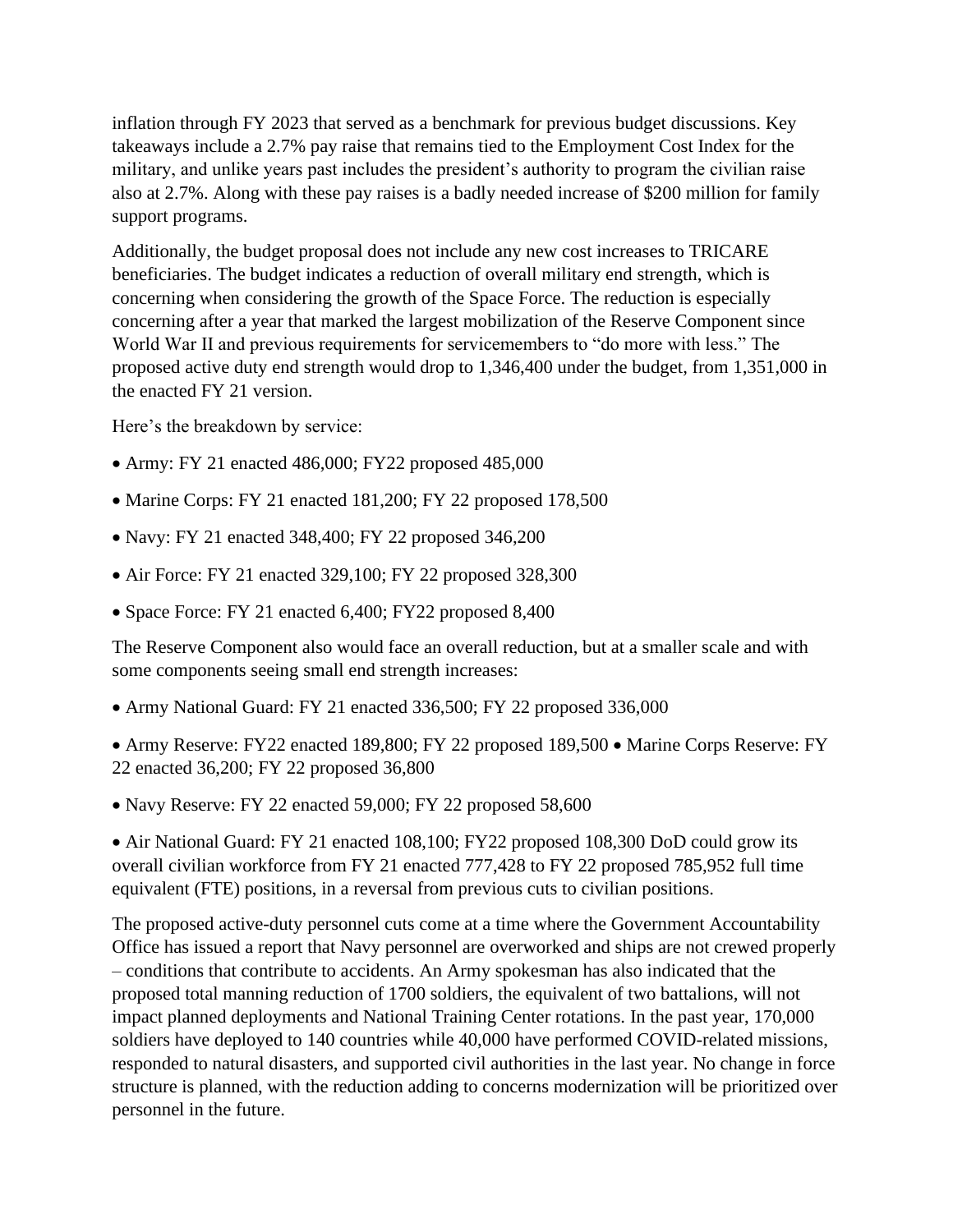The budget request also detailed:

• \$54 million for the Military Health System (MHS), a 5.3% increase from the previous year's enacted level.

• A 2% increase in active military medical end strength, although the budget overview narrative indicates DoD will continue "optimizing military medical end strength to match operational requirements." MOAA will remain vigilant on the medical billets issue.

• \$8.6 billion for military family support programs, including funding for child care and youth programs; Morale, Welfare, and Recreation programs; Warfighter and Family Services; commissaries; and Department of Defense Education Activity (DoDEA) schools.

Of particular note, as MOAA continues to hear concerns about accessible, affordable child care options, the budget request seeks to fund a pilot program providing financial assistance to servicemembers to offset the cost of in-home child care, such as care provided by nannies or au pairs.

## **What MOAA is Tracking on VA**

The VA is requesting \$269.9 billion for FY 2022, a 10% increase over last year. Priorities flagged by MOAA in this year's budget proposal include: Veterans' Health Care

• Continuing investment in VA's electronic health record modernization.

• Expanding VA caregiver support program services, including the phased expansion of the Program of Comprehensive Assistance for Family Caregivers included in the MISSION Act. Once fully implemented, this will provide eligible caregivers of pre-9/11 veterans additional services and a monthly stipend for caregiving.

• Increasing case management services to help more veterans gain permanent housing through vouchers and to prevent homelessness among low-income veteran families. Veterans' Benefits

• Modernization efforts to support the Digital GI Bill, an integrated system to support veterans, VA, and schools.

• An additional 334 full-time employees to help process the claims for the new Agent Orange presumptives added by the FY 2021 NDAA.

• Funding for a pilot program focused on supporting service-disabled veterans finding employment opportunities.

## **What MOAA Is Tracking:**

Other Departments

• The Department of Commerce's budget requests \$11.5 billion, up 29% (\$2.6 billion) from the FY 2021 enacted level. The administration's proposal funds the National Oceanic and Atmospheric Administration (NOAA) at \$6.9 billion, which is over half of the department's